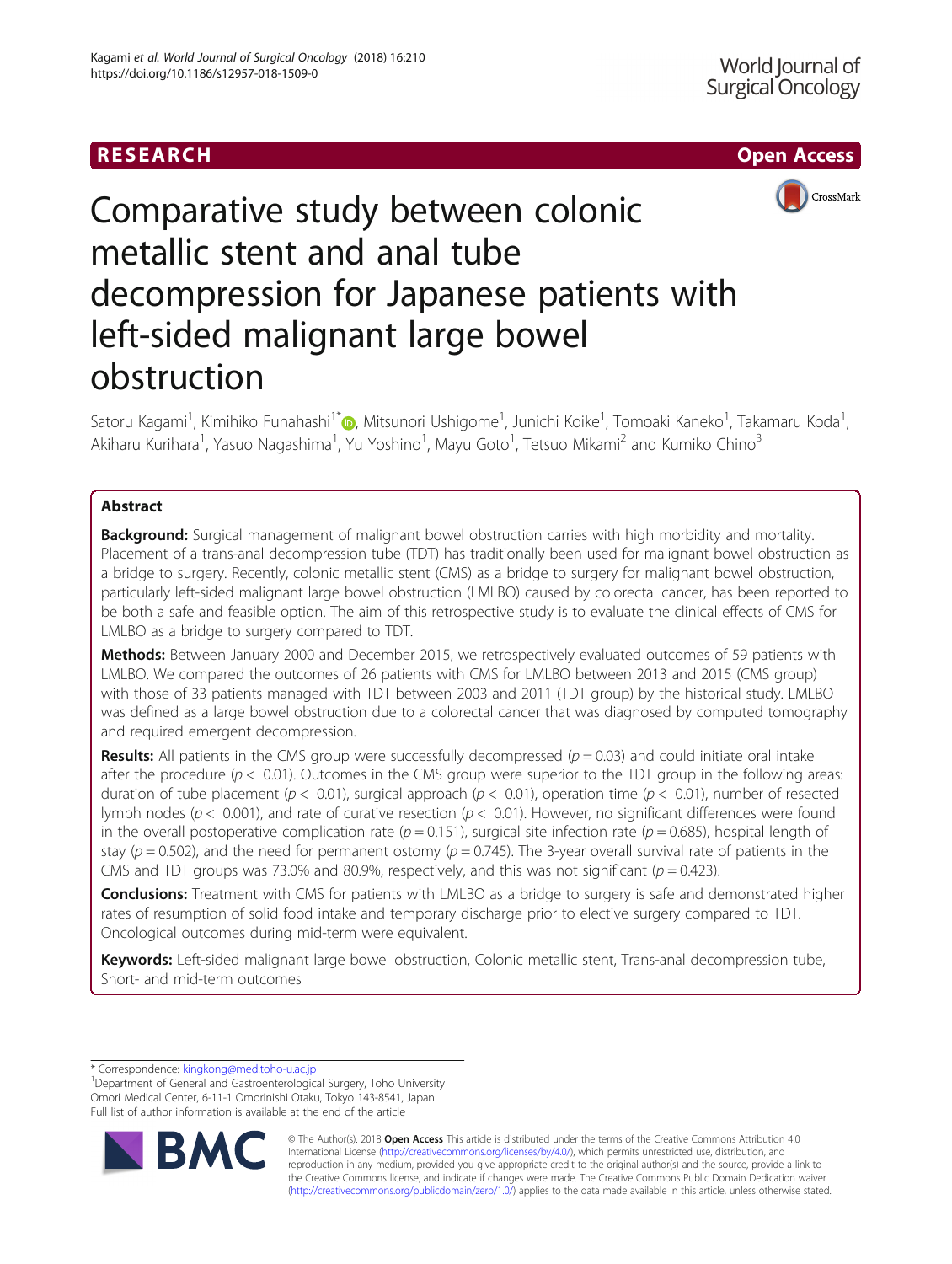## Background

Malignant large bowel obstruction is caused by a variety of advanced malignancies, and has traditionally been approached surgically with colonic resection and possible stoma creation or large intestine bypass. However, surgical management of malignant large bowel obstruction carries with high morbidity and mortality, high stoma creation rate, and prolonged hospital stay. Recently, colonic metallic stent (CMS) as a bridge to surgery and also for palliation for malignant large bowel obstruction, particularly left-sided malignant large bowel obstruction (LMLBO) caused by colorectal cancer, has been reported to be both a safe and feasible option [\[1](#page-6-0)]. However, CMS is not recommended routinely by the European Society of Gastrointestinal Endoscopy guidelines because of its lack of safety [\[2\]](#page-6-0). In Japan, placement of a trans-anal decompression tube (TDT) has traditionally been used for LMLBO as a bridge to surgery. Since CMS for malignant large bowel obstruction has been covered by insurance since 2012 in Japan, its feasibility has recently been evaluated. However, the clinical efficacy of CMS for LMLBO is not clear as there are few reports of comparative outcomes between CMS and TDT for LMLBO [[3,](#page-6-0) [4\]](#page-6-0).

The aim of this retrospective study is to evaluate the surgical outcomes and short- and mid-term results of CMS for Japanese patients with LMLBO compared with TDT.

## Methods

We retrospectively evaluated surgical outcomes and short- and mid-term results of 26 patients with CMS for LMLBO as a bridge to surgery (CMS group, treated between 2013 and 2015) and compared with those of 33 patients with TDT (control group, treated between 2003 and 2011). In this study, LMLBO was defined as a large bowel obstruction caused by a colorectal cancer that was diagnosed by computed tomography in which urgent decompression was deemed necessary.

Regarding TDT insertion, the ArgyleTM Denis Colorectal tube (Medtronic Corp.) was used. We forcibly irrigated the large bowel using water twice daily for approximately 1 week until a planned surgery. Regarding CMS placement, we treated LMLBO with either the WallFlexTM Colonic Stent 22 mm (Boston Scientific Corp.) or the Niti-STM 22 mm (TaeWoong Corp.). Both TDT insertion and CMS placement were performed by colorectal surgeons. The insertion technique was via a combined endoscopic and fluoroscopic approach.

Postoperative complications were defined according to the Clavien-Dindo classification system. A hospital stay was defined as a duration to discharge after surgery in this study.

#### Statistical analysis

Quantitative data are reported as median (range). The Mann-Whitney  $U$  test was used to compare continuous variables, and chi-square or Fisher's exact tests were used to compare discrete variables.  $P$  values less than 0.05 were considered statistically significant.

### Results

## Patient characteristics

Patient characteristics are shown in Table [1](#page-2-0). A total of 59 patients including 40 males were evaluated retrospectively. Median age was 69 years (range, 46–90 years). Most chief complaint was abdominal pain and/or abdominal fullness, which is similar between the two groups. Median maximum of dilatation of the colon of the TDT group and the CMS group were 59.9 mm (range, 33.0–95.3 mm) and 48.8 mm (range, 29.2–76.8 mm), respectively. Dilatation of the small bowel was found in 16 patients in the TDT group and in 11 patients in the CMS group, respectively. No statistical differences were found between the two groups. Twenty-six (44.1%) of 59 patients with LMLBO were treated with CMS. Clinicopathologically, 38 (64.4%) patients had advanced cancer, including 20 patients with distant metastases.

#### Clinical outcomes

Clinical outcomes are shown in Table [2.](#page-3-0) For all 26 patients who were treated with CMS, CMS was deployed without technical issue. Additionally, for all 26 patients undergoing CMS placement, resumption of a regular diet and temporary discharge were possible. On the other hand, 6 (18.2%) of 33 patients treated with TDT had clinical failure in the form of intestinal perforation, stent migration, or incomplete decompression (3 (9.1%) patients, 2 (6.1%) patients, and 1 (3.0%) patient, respectively). For the three patients with perforation, surgical exploration was performed immediately; for two of these patients, primary tumors were resected and stomata were created; for one patient, left hemicolectomy was performed without stoma creation. Technically successful tube deployment was achieved in 27 (81.8%) of 33 patients with TDT. The duration after initial decompression to surgery in the CMS and TDT groups was 17 days (range, 6–54 days) and 9 days (range, 1–30 days), respectively. This difference was statistically significant  $(p < 0.01)$ .

Surgical outcomes are shown in Table [3](#page-3-0). Surgery was performed laparoscopically for 20 (76.9%) patients in the CMS group ( $p < 0.01$ ). For all patients who were treated with TDT, open surgery was chosen because inadequate colonic lavage was suspected preoperatively. Median operative time in the CMS group was significantly longer than that in the TDT group (367 min vs. 205 min;  $p < 0.01$ ). Postoperative complications higher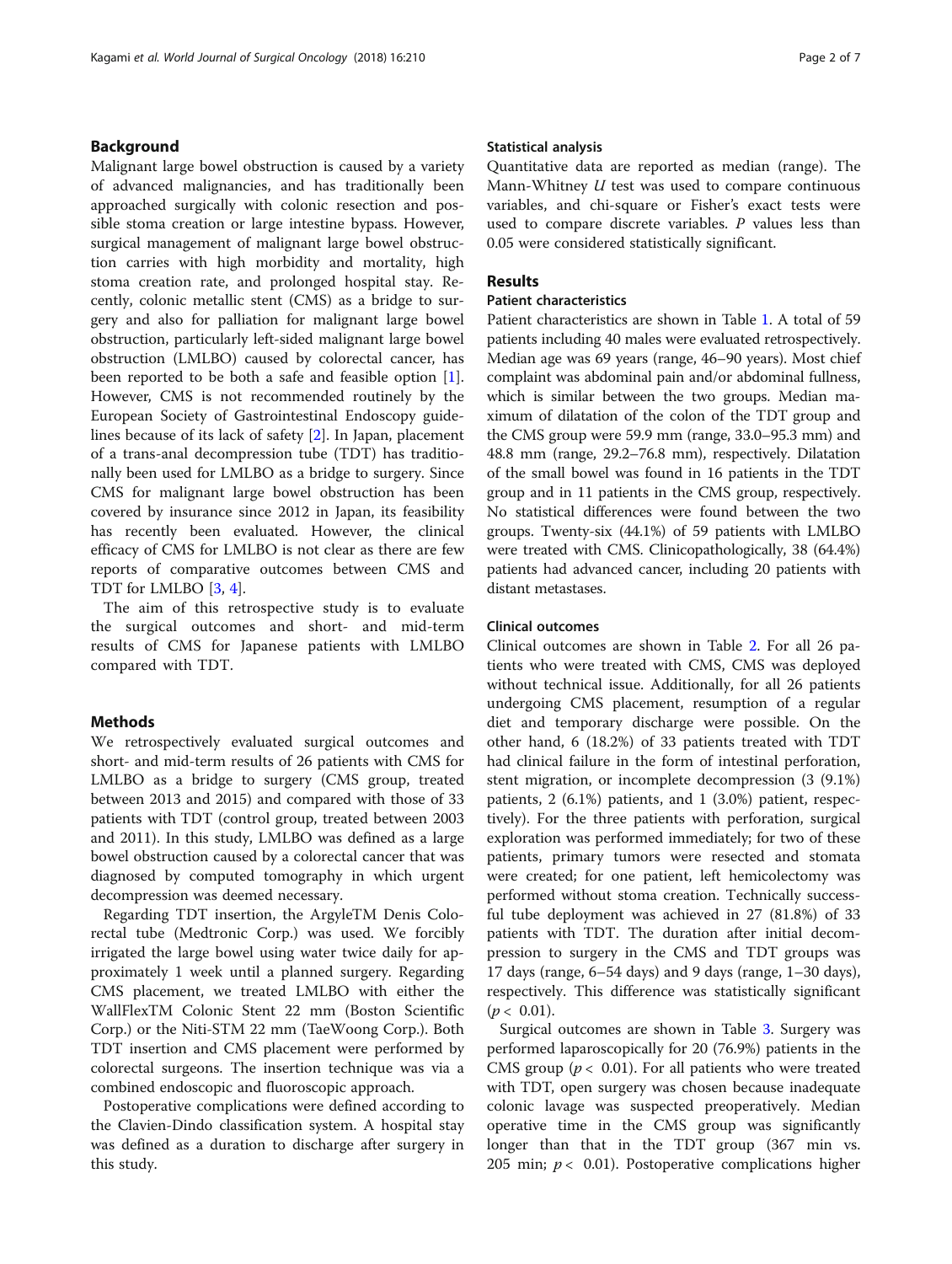#### <span id="page-2-0"></span>Table 1 Patient characteristics

|                                                 | Total $(n = 59)$         | TDT $(n = 33)$   | CMS $(n = 26)$         | $p$ value |
|-------------------------------------------------|--------------------------|------------------|------------------------|-----------|
| Gender                                          |                          |                  |                        | 0.939     |
| Male                                            | 40                       | 23               | 17                     |           |
| Female                                          | 19                       | 10               | 9                      |           |
| Age (range)*                                    | 69 (46-90)               | 68 (46-90)       | 70 (50-85)             | 0.367     |
| Diabetes mellitus                               |                          |                  |                        | 0.180     |
| Positive                                        | 15                       | 11               | $\overline{4}$         |           |
| Negative                                        | 44                       | 22               | 22                     |           |
| Body mass index, kg/m <sup>2</sup> (range)*     |                          | 20.9 (17.0-41.5) | 20.7 (13.2-29.3)       | 0.803     |
| Chief complaint                                 |                          |                  |                        |           |
| Abdominal pain/fullness                         | 34                       | 21               | 13                     |           |
| Vomiting                                        | $\overline{4}$           | 3                | $\mathbf{1}$           |           |
| Constipation                                    | 5                        | 3                | $\overline{2}$         |           |
| Bloody stool                                    | $\overline{7}$           | 3                | $\overline{4}$         |           |
| Diarrhea                                        | $\mathbf{1}$             | $\mathbf{1}$     | $\overline{0}$         |           |
| Anemia                                          | $\overline{4}$           | $\mathbf 0$      | $\overline{4}$         |           |
| Others                                          | $\overline{4}$           | $\overline{2}$   | $\overline{2}$         |           |
| Tumor location                                  |                          |                  |                        | 0.366     |
| Transverse                                      | $\overline{2}$           | $\mathbf 0$      | $\overline{2}$         |           |
| Descending                                      | $\mathsf 9$              | 6                | 3                      |           |
| Sigmoid                                         | 38                       | 21               | 17                     |           |
| Rectosigmoid                                    | 10                       | 6                | $\overline{4}$         |           |
| Dilatation of the small bowel                   |                          |                  |                        |           |
| Positive                                        | 27                       | 16               | 11                     | 0.749     |
| Negative                                        | 32                       | 17               | 15                     |           |
| Maximum of dilatation of the colon, mm (range)* | $\overline{\phantom{m}}$ | 59.9 (33.0-95.3) | 48.8 (29.2-76.8)       | 0.099     |
| CEA, ng/ml (range)*                             |                          | 10.0 (2.9-490.8) | $6.6$ $(1.0 - 1232.0)$ | 0.242     |
| TDT                                             | 33                       |                  | ÷                      |           |
| CMS                                             | 26                       |                  | ÷                      |           |
| Stage                                           |                          |                  |                        | 0.441     |
| $\vert\vert$                                    | 22                       | 11               | 11                     |           |
| $\mathop{\mathrm{III}}\nolimits$                | 17                       | 11               | 6                      |           |
| $\mathsf{IV}$                                   | 20                       | 11               | 9                      |           |

\*median, TDT = trans-anal decompression tube, CMS = colonic metallic stent

than grade 2 according to the Clavien-Dindo classification system occurred in five (15.1%) patients in the TDT group and nine (34.6%) patients in the CMS group  $(p = 0.151)$ . Surgical site infection occurred in four (12.1%) patients in the TDT group and two (7.7%) patients in the CMS group ( $p = 0.685$ ). Median overall hospital stay in the TDT group was similar to that in the CMS group (28 days vs. 27.5 days,  $p = 0.502$ ). Regarding stoma creation during the primary operation, stoma was created for 12 (36.4%) patients in the TDT group and for 8 (30.8%) patients in the CMS group. Two patients in the CMS group and two patients in the TDT group eventually went on to stoma reversal. There were no significant differences in the rate of permanent stoma creation between the TDT group and the CMS group (30.3% vs. 23.1%, respectively;  $p = 0.745$ ).

## Clinicopathological outcomes

Clinicopathological outcomes are shown in Table [4](#page-4-0). Median number of resected lymph nodes in the CMS group was 19 (range, 6–40 nodes) compared with 9 (range, 1–23 nodes) in the TDT group. This was significant ( $p < 0.01$ ). Regarding curative resection of the primary tumor, rate of curative resection in the CMS group was superior to that in the TDT group, and this was significant ( $p < 0.01$ ).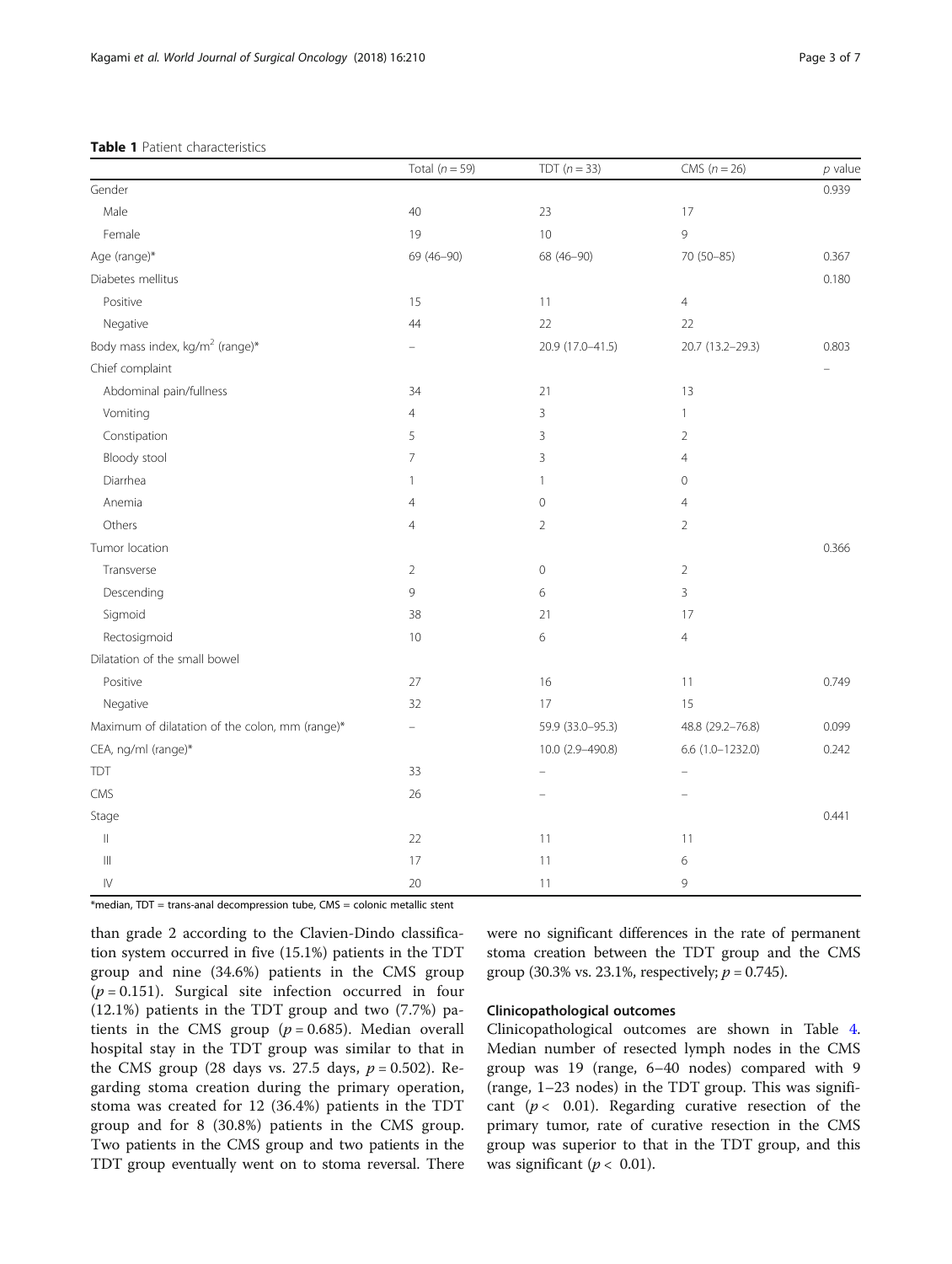## <span id="page-3-0"></span>Table 2 Clinical outcomes

|                                           | TDT group $(n = 33)$ | CMS group $(n = 26)$ | $p$ value |
|-------------------------------------------|----------------------|----------------------|-----------|
| Clinical success (%)                      | 27 (81.8)            | 26 (100)             | 0.03      |
| Clinical failure (%)                      | 6(18.2)              | $\circ$              |           |
| Perforation                               | 3(9.1)               | $\mathbf{0}$         |           |
| Migration                                 | 2(6.1)               | $\mathbf{0}$         |           |
| Inadequate decompression                  | 1(3.0)               | $\overline{0}$       |           |
| Solid food intake                         |                      |                      | < 0.01    |
| Resumed                                   | $\mathbf{0}$         | 26                   |           |
| Not resumed                               | 33                   | $\mathbf{0}$         |           |
| Temporary discharge                       |                      |                      | < 0.01    |
| Yes                                       | $\mathbf{0}$         | 26                   |           |
| No                                        | 33                   | $\mathbf{0}$         |           |
| Duration of tube placement, days (range)* | $17(6-54)$           | $9(1-30)$            | < 0.01    |

 $*$ median, TDT = trans-anal decompression tube, CMS = colonic metallic stent

## Table 3 Surgical outcomes

|                                                                    | TDT group $(n = 33)$ | CMS group $(n = 26)$ | $p$ value |
|--------------------------------------------------------------------|----------------------|----------------------|-----------|
| Surgical approach                                                  |                      |                      | < 0.01    |
| Laparoscopic (%)                                                   | $\mathbf 0$          | 20 (76.9)            |           |
| Open (%)                                                           | 33 (100)             | 6(23.1)              |           |
| Surgical procedure                                                 |                      |                      |           |
| Partial resection                                                  | $\overline{1}$       | $\mathbf 0$          |           |
| Left hemicolectomy                                                 | $\overline{4}$       | 3                    |           |
| Sigmoidectomy                                                      | 8                    |                      |           |
| Hartmann procedure                                                 | $\overline{7}$       | 6                    |           |
| Anterior resection                                                 | 13                   | 16                   |           |
| Operative time, minutes (range)*                                   | 205 (100-447)        | 367 (210-597)        | < 0.01    |
| Blood loss, q (range)*                                             | 205 (0-1275)         | 102 (0-1492)         | 0.369     |
| Stoma creation during primary operation (%)                        | 12(36.4)             | 8(30.8)              | 0.862     |
| Postoperative complications (%) (the Clavien-Dindo classification) |                      |                      | 0.151     |
| Grade 0                                                            | 24 (72.7)            | 16(61.5)             |           |
| 1                                                                  | 4(12.1)              | 1(3.9)               |           |
| $\overline{2}$                                                     | 4(12.1)              | 7(26.9)              |           |
| 3                                                                  | 1(3.1)               | 2(7.7)               |           |
| $\overline{4}$                                                     | 0(0)                 | 0(0)                 |           |
| Surgical site infection (%)                                        |                      |                      | 0.685     |
| Positive                                                           | 4(12.1)              | 2(7.7)               |           |
| Negative                                                           | 29 (78.9)            | 24 (92.3)            |           |
| Hospital stay, days (range)*                                       | $28(14-75)$          | 27.5 (12-114)        | 0.502     |
| Stoma reversal (%)                                                 | 2(6.1)               | 2(7.7)               |           |
| Permanent stoma creation (%)                                       | 10(30.3)             | 6(23.1)              | 0.745     |

 $*$ median, TDT = trans-anal decompression tube, CMS = colonic metallic stent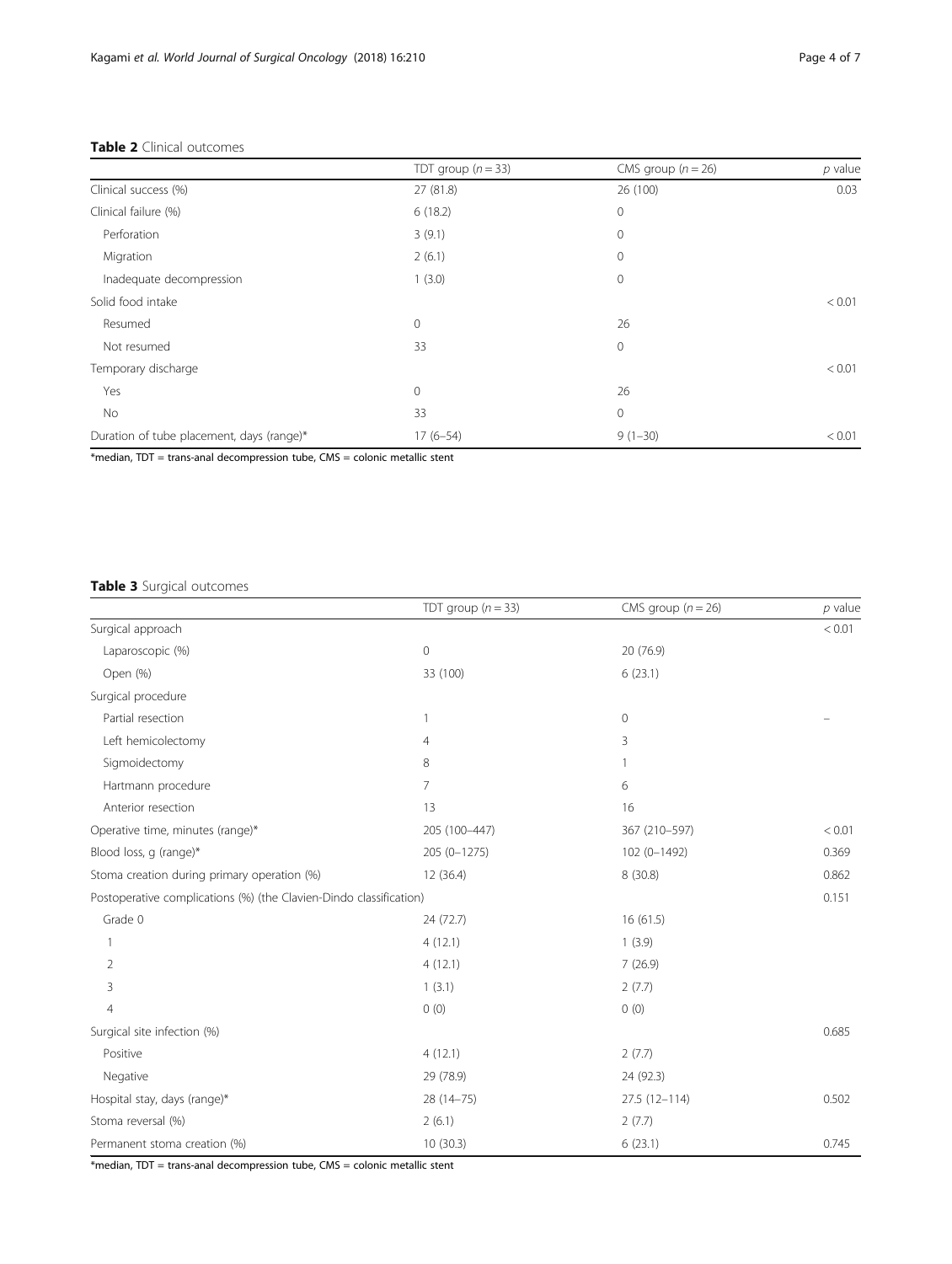|                                      | TDT group<br>$(n = 33)$ | CMS group<br>$(n = 26)$ | $p$ value |
|--------------------------------------|-------------------------|-------------------------|-----------|
| Tumor size, cm (range)*              | $4.5(3.0-9.0)$          | $5.5(3.5-11.0)$         | 0.008     |
| Histological type (%)                |                         |                         | 0.470     |
| Tub 1                                | 11(33.3)                | 7(26.9)                 |           |
| Tub <sub>2</sub>                     | 20(60.7)                | 16(61.6)                |           |
| Por                                  | 1(3.0)                  | 1(3.8)                  |           |
| Muc                                  | (0)                     | 2(7.7)                  |           |
| Sci                                  | 1(3.0)                  | 0(0)                    |           |
| Stage (%)                            |                         |                         | 0.441     |
| $\mathbf{  }$                        | 11(33.3)                | 11(42.3)                |           |
| $\mathbb{H}$                         | 11(33.3)                | 6(23.1)                 |           |
| $\mathsf{IV}$                        | 11(33.3)                | 9(34.6)                 |           |
| Lymph nodes, n (range)*              | $9(1-23)$               | $19(6 - 40)$            | < 0.01    |
| Resection status (%)                 |                         |                         | < 0.01    |
| D1                                   | 3(9.1)                  | 0(0)                    |           |
| D <sub>2</sub>                       | 12(36.4)                | 1(3.8)                  |           |
| D <sub>3</sub>                       | 18 (54.5)               | 25 (96.2)               |           |
| Recurrence (%)                       |                         |                         | 0.424     |
| Yes                                  | 9(40.9)                 | 4(23.5)                 |           |
| <b>No</b>                            | 13 (59.1)               | 13 (76.5)               |           |
| Observation period, days<br>(range)* | 1516<br>$(17 - 4773)$   | 608<br>$(52 - 1601)$    |           |

<span id="page-4-0"></span>Table 4 Clinicopathological outcomes

\*median, TDT = trans-anal decompression tube, CMS = colonic metallic stent

The characteristics of adjuvant therapy are shown in Table 5. Regarding prognosis in patients with pathological stages of II and III, recurrence occurred in four (23.5%) patients in the CMS group and nine (40.9%) patients in the TDT group. The 5-year disease-free survival of pathological stage II and III patients in the CMS group and the TDT group was 72.2% and 52.0%, respectively (95% CI 2.43–2.98,  $p = 0.789$ ). Furthermore, the 5-year overall survival rate of patients in the CMS group and the TDT group was 73.0% and 67.1%, respectively (95% CI 1.79–2.07,  $p = 0.423$ ). This was not significant (Fig. [1](#page-5-0)).

## **Discussion**

Malignant large bowel obstruction is caused by a variety of advanced malignant tumors, particularly pancreatic, gastric, colorectal, and peritoneal carcinomatosis with an ovarian primary. Malignant large bowel obstruction caused by colorectal cancer occurs in approximately 20% [[5\]](#page-6-0): 9.0–17.8% in Japan. Traditionally, malignant large bowel obstruction caused by colorectal cancer has been approached surgically. For right-sided malignant large bowel obstruction, right hemicolectomy is performed, while for LMLBO, staged surgeries are usually necessary because the mortality for emergency surgery is much

|                                              | TDT group<br>$(n = 33)$ | CMS group<br>$(n = 26)$ |
|----------------------------------------------|-------------------------|-------------------------|
| Adjuvant therapy                             |                         |                         |
| Stage II                                     |                         |                         |
| Negative                                     | 7                       | 6                       |
| Oral 5FU/leucovorin or oral 5FU              | 3                       | $\mathcal{P}$           |
| Capecitabine + oxaliplatin                   | $\Omega$                | 3                       |
| mFOLFOX6                                     | 1                       | $\Omega$                |
| Stage III                                    |                         |                         |
| Negative                                     | $\mathfrak{D}$          | $\mathfrak{D}$          |
| Oral 5FU/leucovorin or oral 5FU              | 7                       | 1                       |
| Capecitabine + oxaliplatin $\mp$ bevacizumab | 1                       | $\mathfrak{D}$          |
| unknown                                      | 1                       | 1                       |
| Stage IV                                     |                         |                         |
| Best supportive care                         | 3                       | $\mathfrak{D}$          |
| Oral 5FU/leucovorin or oral 5FU              | 1                       | $\mathfrak{D}$          |
| $mFOLFOX6 \mp$ bevacizumab                   | 3                       | $\mathfrak{D}$          |
| mFOLFOX6 + panitumumab                       | $\Omega$                | 1                       |
| Capecitabine + oxaliplatin $\mp$ bevacizumab | 1                       | $\mathfrak{D}$          |
| $S1 + 0x$ aliplatin + bevacizumab            | 1                       | $\Omega$                |
| Others                                       | $\mathfrak{D}$          | $\Omega$                |

#### Table 5 Characteristics of adjuvant therapy

higher than that for elective surgery [\[6](#page-6-0)]. However, stoma that was created for initial decompression become permanent in patients with LMLBO because of the operative risk, advanced age, and patients' unwillingness to proceed with further surgery. One-stage surgery with decompression including intraoperative lavage is thus an appealing option [\[7](#page-6-0)]. CMS and TDT strategies have been developed in order to achieve primary anastomosis without stoma at the initial surgery. Systematic reviews and meta-analyses have demonstrated the superiority of CMS for malignant large bowel obstruction as a bridge to surgery in terms of improved morbidity and shorter length of stay, among other benefits  $[8-11]$  $[8-11]$  $[8-11]$  $[8-11]$ . Currently, CMS is considered a feasible option for malignant large bowel obstruction as a bridge to surgery. As CMS for malignant large bowel obstruction has been covered by insurance since 2012 in Japan, its feasibility has been evaluated in the literature. Recently, two retrospective studies of comparative outcomes between CMT and TDT for LMLBO were reported in Japan, but the benefits were not clear. Kawachi et al. [[3\]](#page-6-0) reported that treatment with CMS had benefits in terms of decreased stoma creation rate, as well as high rates of technical and clinical success of the stenting procedure itself. However, significant differences were not found in terms of mortality, morbidity, and shorter hospital stay compared with TDT. Additionally, in the report by Matsuda et al. [\[2\]](#page-6-0), there were no differences between the two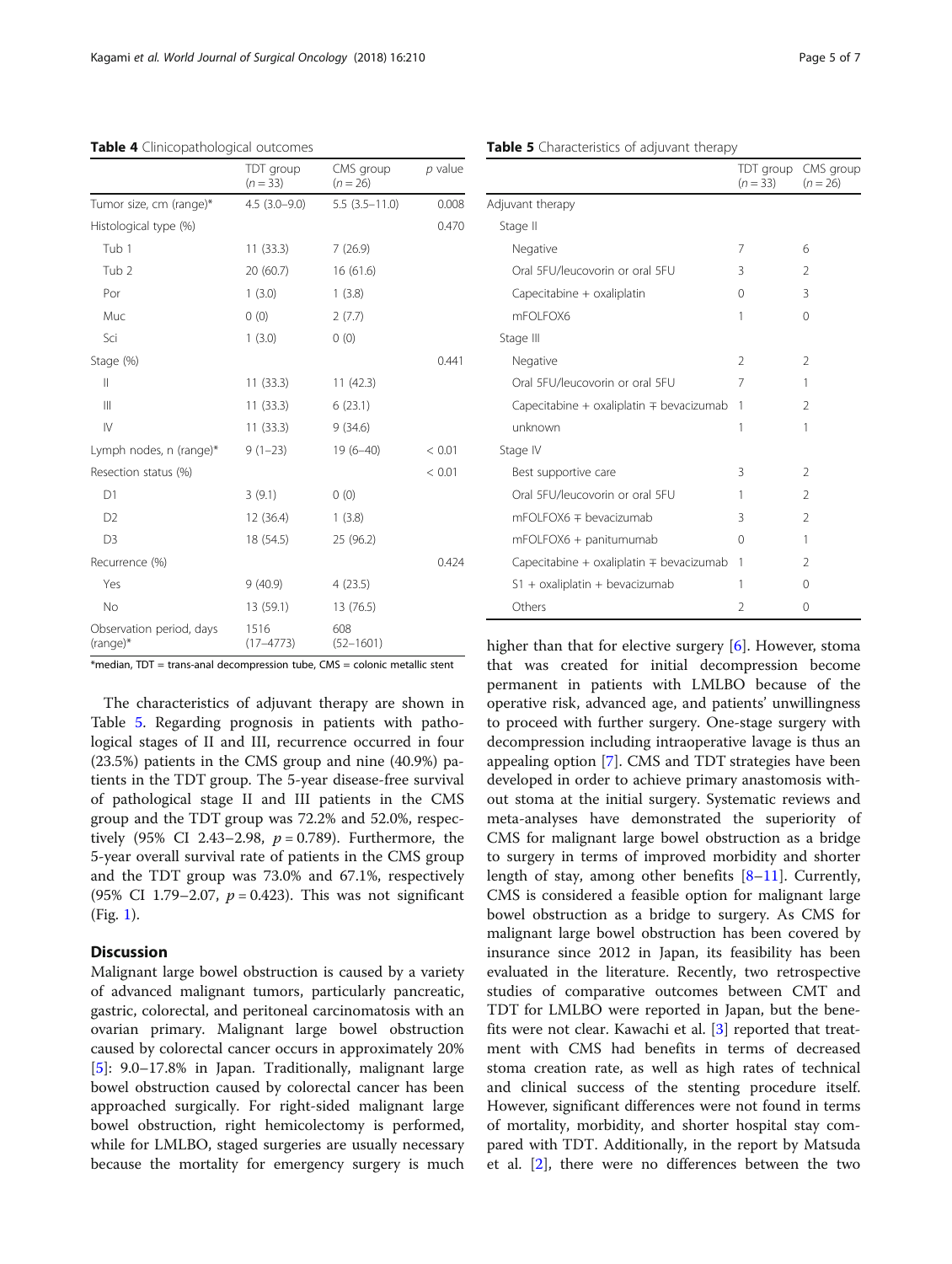<span id="page-5-0"></span>

groups in terms of stoma creation rate, mortality, and morbidity. The CMS group did, however, demonstrate higher QOL including shorter postoperative hospital stay, higher rates of solid food intake, and temporary discharge prior to surgery. On the other hand, Li et al. in China compared the TDT group  $(n = 13)$  with the CMS group  $(n = 16)$  for acute LMLBO to evaluate the clinical effects. They concluded that both TDT and CMS can achieve preoperative colonic lavage for 1-stage operation for patients with acute LMLBO with no increase in complications [[12\]](#page-6-0). However, these results were retrospective, single-center, and were carried out with a relatively small group of patients.

Optimizing technical success and minimizing perforation are critical if applying CMS to patients with malignant large bowel obstruction. A meta-analysis by Allievi et al. [\[10](#page-6-0)] demonstrated that technical success rate and perforation rate using CMS were 78.8% and 5.9%, respectively. In this study, perforation was found only in the TDT group  $(n = 3, 9.1\%)$ , while a technical success rate of 100% was observed in the CMS group. Also, all patients treated with CMS reported higher rates of solid food intake and temporary discharge prior to surgery compared with patients treated with TDT. However, the occurrence of postoperative complications more than grade 2 and permanent stoma creation rate were equivalent. It was advantageous that all patients treated with CMS were able to initiate solid food intake and were able to be discharged from the hospital for a short time when compared to patients treated with TDT. Additionally, surgeries performed after CMS had more complete pathologic staging in terms of more resected lymph nodes. However, this study was a retrospective study, comparing the CMS group with the TDT group by the historical study. Therefore, there were differences in the background between two groups.

In the CMS group, there were no peritoneal recurrences that could be associated with technical failure or perforation during CMS insertion, and only one patient had a local recurrence after surgery. The 5-year overall survival rate, including the analysis of 9 patients with stage IV disease, and disease-free survival rate of pathological stage II and III patients in the CMS group were similar to those in the TDT group. Recently, the multicenter, randomized controlled ESCO trial showed there was no difference in oncologic outcomes with a median follow-up of 36 months [[9](#page-6-0)]. Also, the meta-analysis by Matsuda et al. showed no significant difference between the CMS group and the emergency surgery group in terms of overall survival, disease-free survival, and recurrence. On the other hand, Sabbagh et al. [\[13](#page-6-0)] reported negative outcomes including ulceration near the tumor, perineural invasion, and lymph node invasion associated with CMS placement and that overall survival was significantly lower in the CMS group. Broholm et al. [\[14](#page-6-0)] reported that delay of surgery after stent placement for resectable malignant colorectal obstruction was associated with a higher risk of recurrence. Takahashi et al. reported that CMS placement increased plasma levels of cfDNA and ctDNA by tumor manipulation despite no management with TDT [[15](#page-6-0)]. The oncologic consequence of CMS placement for MLBO remains unclear.

## Conclusions

This study indicates that treatment with CMS for LMLBO may have clinical benefits of its safety, higher rates of resumption of solid food intake, and temporary discharge prior to elective surgery compared to treatment with TDT. However, this study is limited by its small sample size, single-center retrospective design, and non-randomized nature. Furthermore, more than one type of stent was used. Future, randomized controlled trials are needed to clarify the superiority of treatment with CMS compared to TDT.